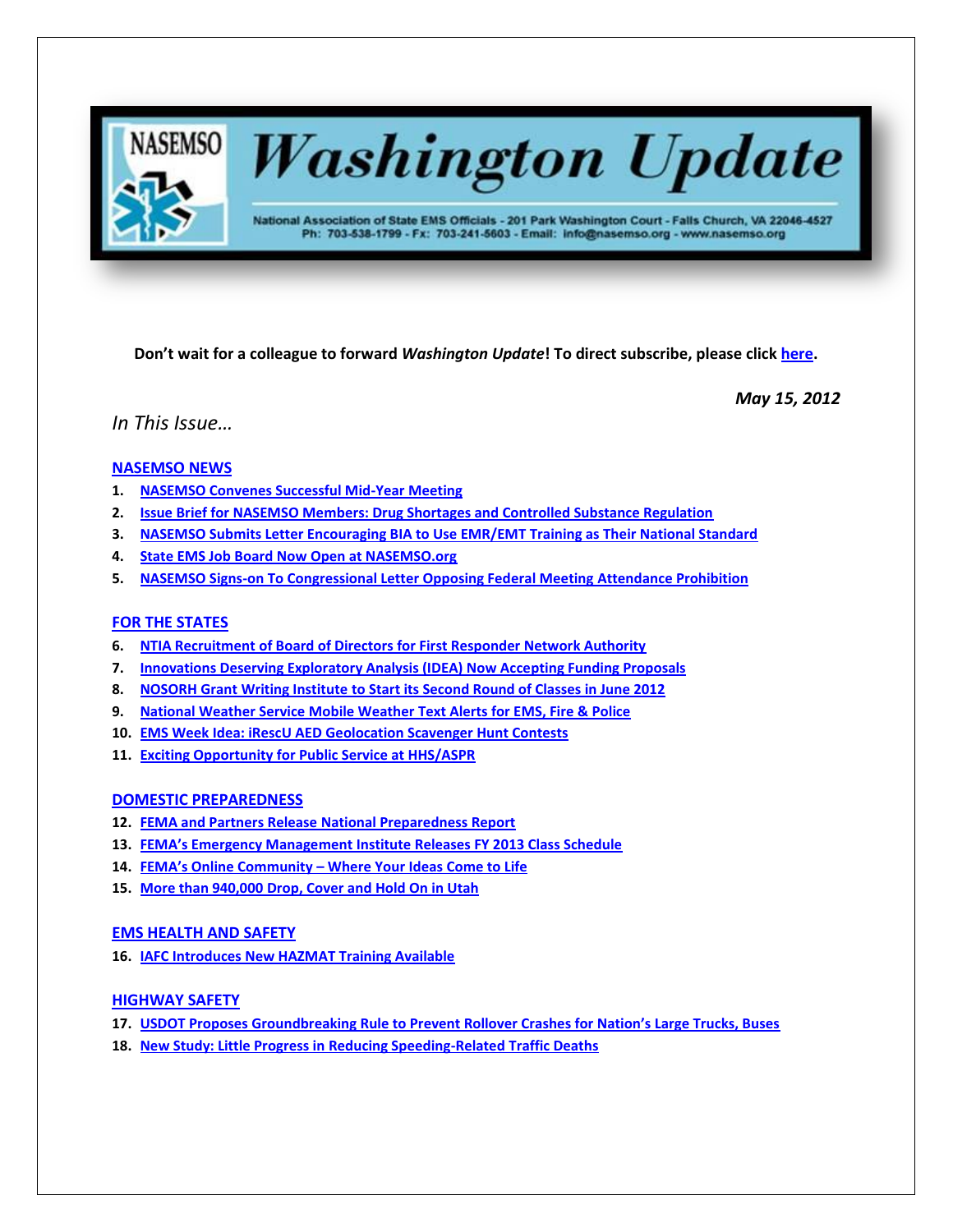- **19. DOT [Releases New "Faces of Distracted Driving" Video](#page-5-3)**
- **20. [National Safety Council Data Indicates Traffic Fatalities Up 12% in First Three Months of 2012](#page-6-0)**
- **21. [NHSTA Releases Proximity to Trauma Centers and Crash Scene Mortality Research Note](#page-6-1)**

# **[PEDIATRIC EMERGENCY CARE](#page-6-2)**

- **22. [Teenage Driver Fatalities by State:](#page-6-3) 2011 Preliminary Data**
- **23. [Safe Kids Worldwide Urges FDA to Allow For Acetaminophen Dosing Information for Infants](#page-6-4)**

## **[TRAUMA](#page-6-5)**

**24. [New Brain Injury Resources Posted by BIAA](#page-6-6)**

## **[FEDERAL PARTNERS](#page-7-0)**

- **25. [Notice of NEMSAC Meeting](#page-7-0)**
- **26. [HHS Finalizes New Rules to Cut Regulations for Hospitals and Health Care Providers](#page-7-1)**
- **27. [United States and Canada Release Joint Guide for Emergency Border Traffic Management](#page-7-2)**
- **28. [HHS Announces First 26 Health Care Innovation Awards](#page-8-0)**
- **29. [HHS Announces \\$10.4 Million to Enhance Rural Health Care](#page-8-1)**
- **30. [Gaps Continue to Exist in Nursing Home Emergency Preparedness and Response During Disasters](#page-8-2)**

## **[INDUSTRY NEWS](#page-8-3)**

- **31. [Cardiac Care is Improving, Yet Overall Health Care Quality and Access Continue to Lag for Many Americans](#page-8-4)**
- **32. [Fourth National Prescription Drug Take-Back Event Collects Record 276 Tons](#page-8-5)**
- **33. [New National Health Policy Forum Basic on Health Professions Education](#page-9-0)**

# **[LINKS TO INTERESTING ABSTRACTS OR WEBCASTS](#page-9-1)**

- **34. [Webinar This Friday! Teen CERT: Connecting School Emergency Management and Youth Preparedness](#page-9-2)**
- **35. [MCHB to Host On the Road to Injury Prevention Webcast](#page-9-3)**
- **36. [Best Practices for Rural Traffic Safety Webinar: National Strategy for Highway Safety](#page-9-4)—Toward Zero Deaths**
- **37. [Sleep Deprivation Report Highlighted](#page-9-5)**
- **38. [Stun Guns Can Result in Sudden Cardiac Arrest and Death](#page-10-0)**

# **UPCOMING EVENTS**

- **\*\*[\\*STATEWIDE EMS CONFERENCES\\*](#page-10-1)\*\***
- **\*\*[\\*National Conferences and Special Meetings\\*](#page-10-2)\*\***

## <span id="page-1-1"></span><span id="page-1-0"></span>**1. NASEMSO Convenes Successful Mid-Year Meeting**

Over 130 state EMS officials, speakers and NASEMSO staff convened in Bethesda, MD last week to discuss a full range of topics. Each of the Councils and a few Committees met prior to the larger general session where participants also learned of ongoing legislative activities and received an update on the drug shortages and DEA Issues impact on EMS, Highway Safety Towards Zero Deaths Strategy, ambulance vehicle design regulations,interstate compacts, and other issues. Pictures from the meeting and links to PowerPoint presentations are available [here.](http://www.nasemso.org/Meetings/MidYear/index.asp#Presentations)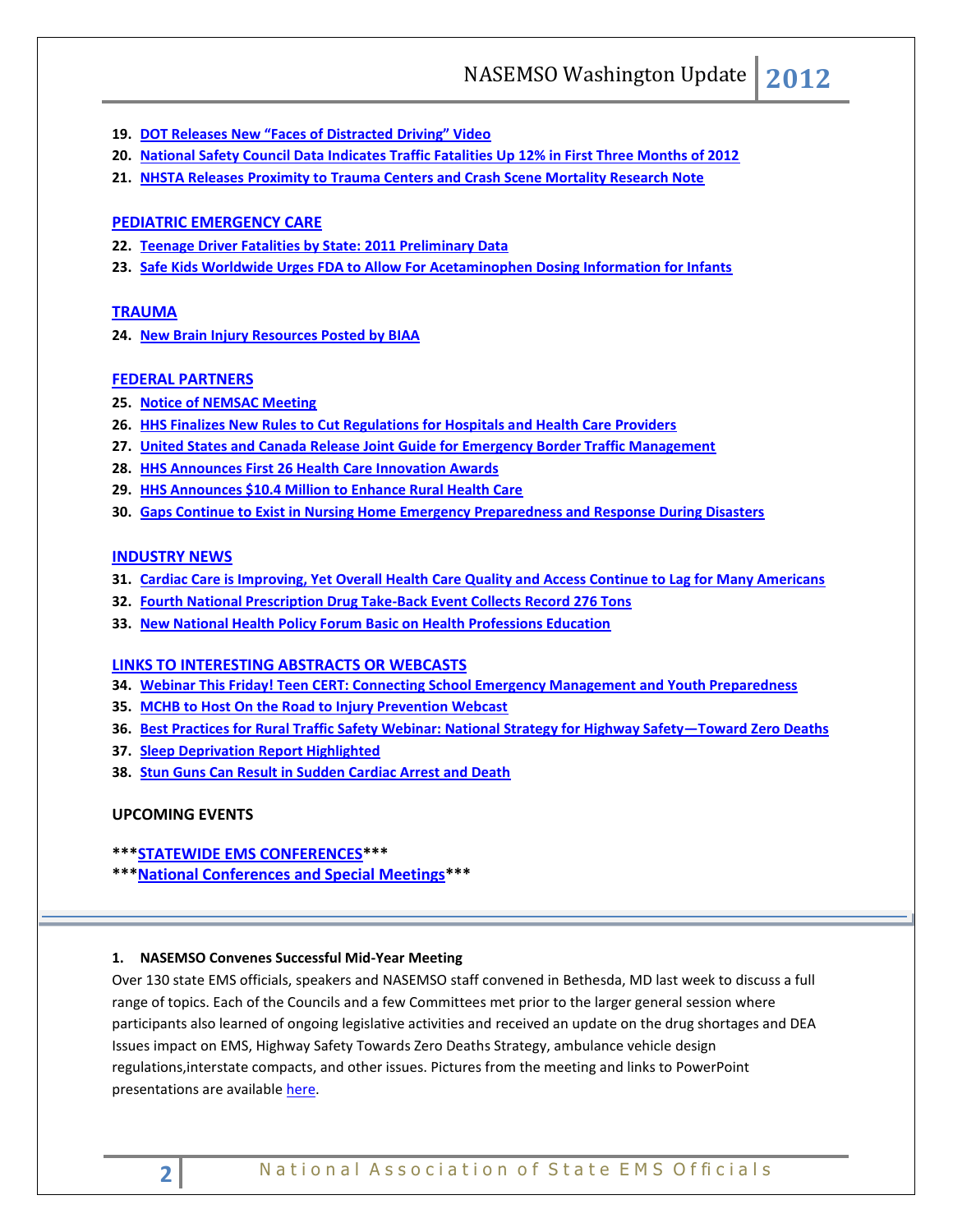## <span id="page-2-0"></span>**2. Issue Brief for NASEMSO Members: Drug Shortages and Controlled Substance Regulation**

Current national discussions about medication availability and controlled substance regulation revolve around two separate but interrelated categories of issues. These two issues are complicated, mutually exacerbating, and both are in dire need of resolution. Click [here](https://www.nasemso.org/Members/IssueBrief-DrugShortages.asp) to read the updated issue brief available for NASEMSO members.

## <span id="page-2-1"></span>**3. NASEMSO Submits Letter Encouraging BIA to Use EMR/EMT Training as Their National Standard**

It recently came to NASEMSO's attention that the Bureau of Indian Affairs (BIA) is adopting the Wilderness First Responder (WFR) program as their emergency medical education standard. While NASEMSO applauds BIA's efforts to provide emergency medical education for personnel who respond to wildfire events, a letter was sent to BIA outlining concerns that the WFR program will not integrate well with current wildfire medical personnel deployment strategies and with state credentialing processes.

## <span id="page-2-2"></span>**4. State EMS Job Board Now Open at NASEMSO.org**

As we discovered during the process of updating the NASEMSO member roster (now available at [www.nasemso.org](http://www.nasemso.org/) in the members only area), there are MANY vacancies in state EMS offices! We thought it would be a valuable service to you if you could post your state EMS job openings, and view what opportunities exist elsewhere. Please visit [http://www.nasemso.org/StateEMSJobBoard/index.aspt](http://www.nasemso.org/StateEMSJobBoard/index.asp)o view postings. You can also jump to the page from [www.nasemso.org](http://www.nasemso.org/) by clicking on the state EMS job board link on the left hand side.

## <span id="page-2-3"></span>**5. NASEMSO Signs-on To Congressional Letter Opposing Federal Meeting Attendance Prohibition**

An amendment passed by the House and Senate in two separate bills extremely limits federal employees from attending private conferences if any federal funds are used for travel expenses. The definitions used in the amendment (see the amendment language [here\)](http://asae.cms-plus.com/files/FileDownloads/PublicPolicy/GSA%20Travel%20Amendments.pdf) impose severe restrictions on all private conferences: associations, other nonprofits, and corporations could only have a federal agency's employees attend one meeting held by that organization every year. This is an extreme overreaction by Congress and would severely damage many public-private partnerships. NASEMSO has signed an open letter from the Center for Association Leadership (ASAE) to Congress asking them to amend the offending language. While the stated intent of the language would be to prevent wasteful spending on government sponsored conferences, the actual language would prevent many federal employees from attending and participating in private conferences. A strong response is needed to wake Congress up to this issue, so take a few minutes today to take action on this issue. The letter has over 2,000 signatures from all 50 states plus DC and Puerto Rico. To send your own letter to congress, clic[k here.](http://capwiz.com/asae/issues/alert/?alertid=61304821)

## <span id="page-2-5"></span><span id="page-2-4"></span>**6. NTIA Recruitment of Board of Directors for First Responder Network Authority**

The National Telecommunications and Information Administration (NTIA) announces the recruitment of the Board of Directors of the First Responder Network Authority (FirstNet). FirstNet is an independent authority within NTIA that will establish a single nationwide, interoperable public safety broadband network. The Board of Directors will be responsible for making strategic decisions regarding FirstNet's operations. Expressions of interest for membership on the FirstNet Board of Directors will be accepted until May 25, 2012. For more information...

## <span id="page-2-6"></span>**7. Innovations Deserving Exploratory Analysis (IDEA) Now Accepting Funding Proposals**

Transportation Research Board's (TRB) Innovations Deserving Exploratory Analysis (IDEA) has released its annual program announcement that solicits funding proposals for the upcoming review cycles. The announcement explains the IDEA programs, describes the types of eligible projects and their funding structures, suggests general areas for which IDEA proposals can be submitted, and provides guidelines and forms for submitting proposals. NCHRP Highway IDEA proposals for the next review cycle are due September 1, 2012. Transit IDEA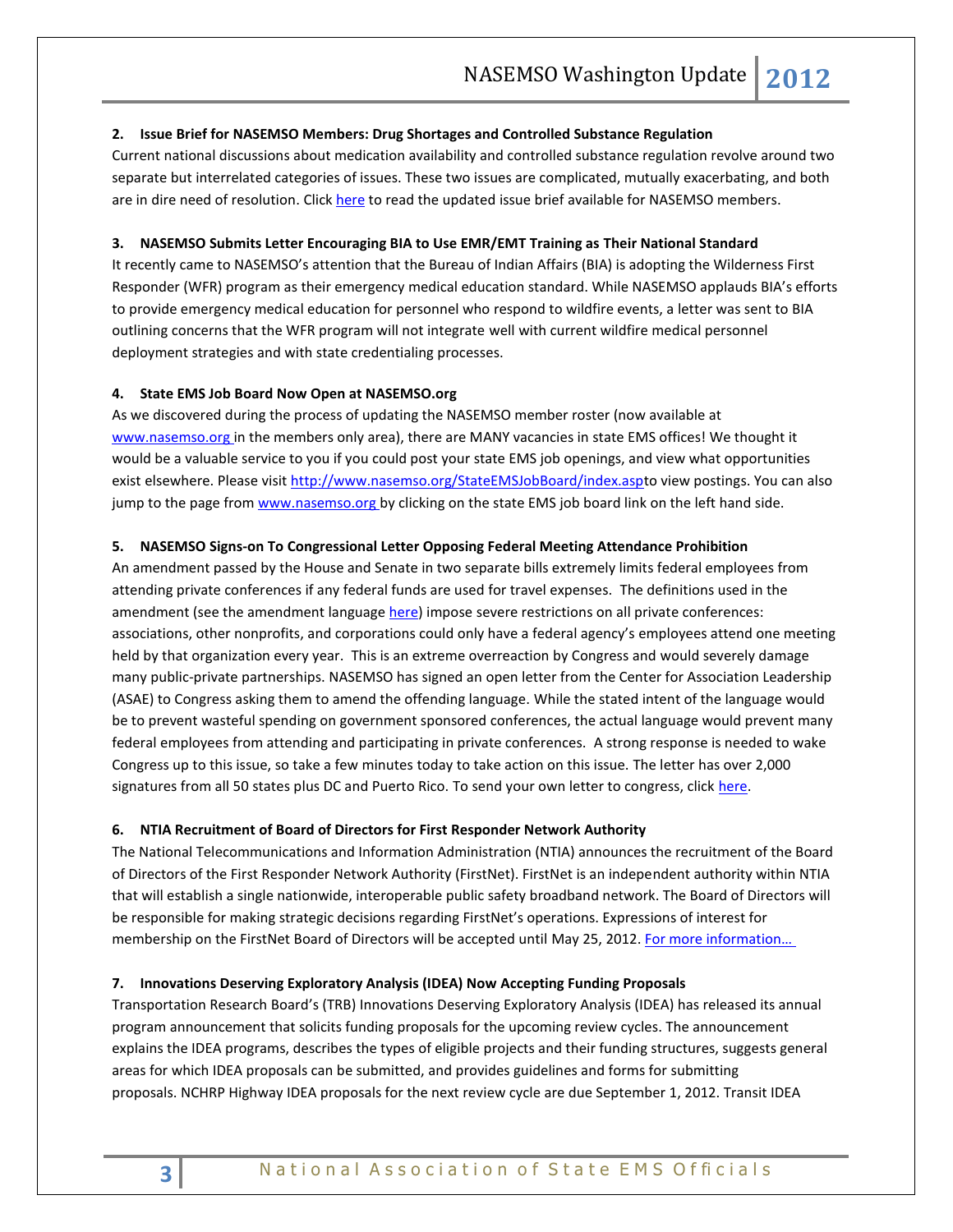proposals for the next review cycle are due November 1, 2012. Safety IDEA proposals for the next review cycle are due April 1, 2013. [The IDEA programs](http://www.trb.org/IDEAProgram/IDEAProgram.aspx) provide start-up funding for promising, but unproven, innovations in surface transportation systems. The programs' goals are to seek out and support new transportation solutions that are unlikely to be funded through traditional sources. For more information...

## <span id="page-3-0"></span>**8. NOSORH Grant Writing Institute to Start its Second Round of Classes in June 2012**

The National Organization of State Offices of Rural Health (NOSORH) Grant Writing Institute– a resource to you, your partners and the rural communities you serve – will start its second round of classes in June 2012. NOSORH has designed this institute specifically with the needs of SORHs, community leaders and rural health partners in mind. In addition to offering basic grant writing skills, NOSORH hopes the institute will give participants a greater understanding of rural health issues and the resources available to address those concerns. The institute also encourages participants to share this information with other stakeholders, thereby increasing the capacity and visibility of SORHs and their partners. Register now to guarantee yourself a spot! [For more informati](http://www.nosorh.org/pdf/gwi_brochure_2012.pdf)on...

## <span id="page-3-1"></span>**9. National Weather Service Mobile Weather Text Alerts for EMS, Fire & Police**

InteractiveNWS (iNWS) is the home of new mobile and desktop innovations of the National Weather Service. This application suite allows NWS partners to receive National Weather Service products in new and innovative ways, such as text messaging and mobile-enabled webpages. iNWS strives to fulfill our mission of protecting life and property by using new technology to reach out to our customers.Simply sign up on the website and select options on how you would like to receive weather alerts. You can sign up for this free service [here.](http://inws.wrh.noaa.gov/) To prevent funding cuts from Congress, please try out this free service and complete the online survey of how useful this tool is to EMS.

### <span id="page-3-2"></span>**10. EMS Week Idea: iRescU AED GeolocationScavenger Hunt Contests**

If you would like to have your service have a local AED hunt contest for next week's EMS Week, the EMS Safety Foundation has set up a special gratis portal to do so, accessible by all types of interface (cell phones, smartphones, PC, iPads, cameras,etc). Clic[k here](http://www.irescu.info/AEDcard.html) to submit AED locations for your region. Also, should you wish to do so, you can designate a code name for your region's participants to enter in the comments section of the AED upload form as a region identifier. For more information...

## <span id="page-3-3"></span>**11. Exciting Opportunity for Public Service at HHS/ASPR**

Th[e Office of the Assistant Secretary for Preparedness and Response \(ASPR\)](http://www.phe.gov/) at the [US Department of Health and](http://www.hhs.gov/)  [Human Services \(HHS\)](http://www.hhs.gov/) is now accepting applications for the Director of the Office of Preparedness and Emergency [Operations \(OPEO\)](http://www.phe.gov/about/opeo/Pages/default.aspx) and Deputy Assistant Secretary for Preparedness and Response. This is a crucial Senior Executive Service (SES) position that plays an essential role in our nation's health security. The OPEO Director provides executive leadership and direction for the ASPR's preparedness, planning, response, and recovery coordination. OPEO is the lead for interagency planning and response activities including management of the Secretary's Operations Center (SOC), and the National Disaster Medical System (NDMS) and Incident Response Coordination Teams (IRCT), the Hospital Preparedness Program (HPP), HHS continuity of operations (COOP) and continuity of government (COG). During major disasters and emergencies, the OPEO Director is responsible for HHS functions under the National Response Framework.Application Deadline: June 15, 2012. [For more](http://www.nasemso.org/documents/OPEODirectorAnnouncementv1.1.pdf)  [information…](http://www.nasemso.org/documents/OPEODirectorAnnouncementv1.1.pdf)

#### <span id="page-3-5"></span><span id="page-3-4"></span>**12. FEMA and Partners Release National Preparedness Report**

FEMA and its partners have released the National Preparedness Report (NPR). The Report identifies significant progress the nation has made in areas of prevention, protection, mitigation, response, and recovery. Overall the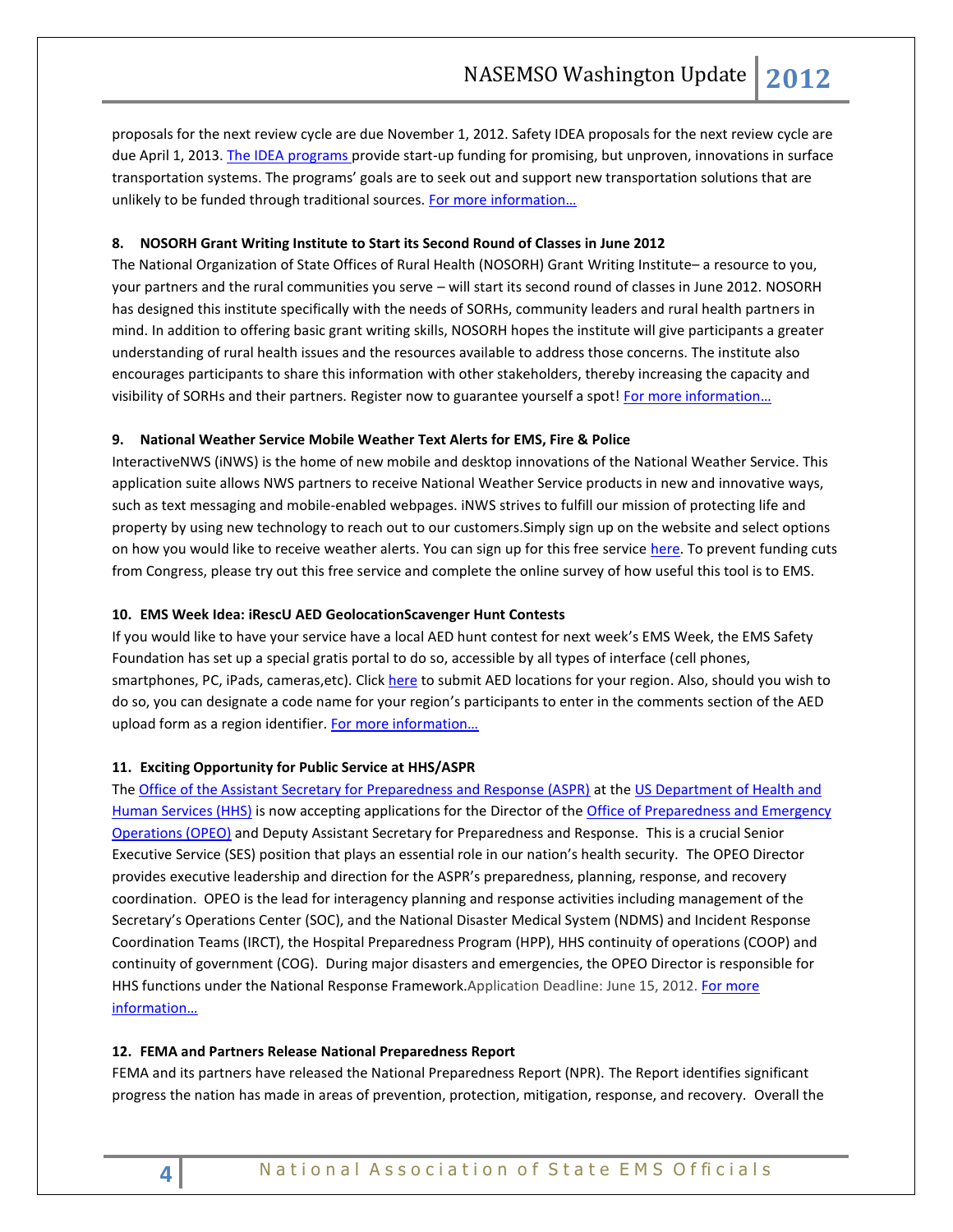Report found that the nation has increased its collective preparedness, not only from external threats, but also for natural and technological hazards that face its communities. Click here for the IGA Advisory. Click here to read the full report and view the fact sheet. Links to the report as well as a fact sheet and IGA Advisory are on NASEMSO's [website](http://www.nasemso.org/), under "EMS News and Resources".

## <span id="page-4-0"></span>**13. FEMA's Emergency Management Institute Releases FY 2013 Class Schedule**

The Emergency Management Institute's fiscal year 2013 class schedule is now available. For more information...

#### <span id="page-4-1"></span>**14. FEMA's Online Community – Where Your Ideas Come to Life**

FEMA recognizes the best solutions to the challenges we face are generated by the people and the communities who are closest to them. That is why FEMA is taking a "whole community" approach and reaching out to state, local, and tribal governments, and all members of the public, including the private sector, the disability community, and volunteer community, to seek [ideas and suggestions](http://links.govdelivery.com/track?type=click&enid=ZWFzPTEmbWFpbGluZ2lkPTIwMTIwNTA0LjczMzAwNjEmbWVzc2FnZWlkPU1EQi1QUkQtQlVMLTIwMTIwNTA0LjczMzAwNjEmZGF0YWJhc2VpZD0xMDAxJnNlcmlhbD0xNjg3MjEwNCZlbWFpbGlkPWFsdGVyQG5hc2Vtc28ub3JnJnVzZXJpZD1hbHRlckBuYXNlbXNvLm9yZyZmbD0mZXh0cmE9TXVsdGl2YXJpYXRlSWQ9JiYm&&&108&&&http://bit.ly/w5Wedx) to improve the nation's emergency management system. FEMA's online community, *Think Tank,* has two components to facilitate conversation and new ideas:

#### **Open Dialogue and Discussions**

Join your colleagues through an online forum in viewing, contributing, and commenting on conversations about emergency preparedness, disaster response and recovery, and other emergency management topics. To date, more than 2,600 ideas and comments have been generated through this online forum including youth preparedness, training, emergency management planning, and making our communities more resilient to disaster events!

## **Monthly Conference Calls**

Join more than 500 State, Local, Tribal, and Federal emergency managers, first responders, and other individuals on monthly conference calls with FEMA's Deputy Administrator Rich Serino to discuss real-life solutions and ideas generated through the online forum. Conference calls are open to the general public and a great opportunity for Citizen Corps council members to learn and share information about *whole community* preparedness and best practices.

# [For more informatio](http://fema.ideascale.com/)n…

### <span id="page-4-2"></span>**15. More than 940,000 Drop, Cover and Hold On in Utah**

At 10:15 a.m. on April 17, more than 33 percent of the entire State of Utah – that's more than 940,000 Utahans – participated in one of the most successful Shakeout exercises ever and learned to "Drop, Cover, and Hold On" in the event of a massive earthquake. Supported by the Utah Division of Emergency Management, a goal of the agency is to involve members of the public in its drills to increase awareness and overall resilience of Utah citizens. Citizen Corps Councils throughout the State provided support by distributing preparedness information and materials to non-governmental organizations wanting to get involved. For more information on how to participate in ShakeOut drills, please visit [www.shakeout.org.](http://www.shakeout.org/) ShakeOut drills have expanded to more than 15 other states in recent years with an eventual goal of reaching individuals in all 50 states and U.S. territories. For information and resources on how to prepare your community for all-hazards , visi[t http://www.ready.gov/be-informed.](http://links.govdelivery.com/track?type=click&enid=ZWFzPTEmbWFpbGluZ2lkPTIwMTIwNTA0LjczMzAwNjEmbWVzc2FnZWlkPU1EQi1QUkQtQlVMLTIwMTIwNTA0LjczMzAwNjEmZGF0YWJhc2VpZD0xMDAxJnNlcmlhbD0xNjg3MjEwNCZlbWFpbGlkPWFsdGVyQG5hc2Vtc28ub3JnJnVzZXJpZD1hbHRlckBuYXNlbXNvLm9yZyZmbD0mZXh0cmE9TXVsdGl2YXJpYXRlSWQ9JiYm&&&106&&&http://www.ready.gov/be-informed) Downloadable preparedness publications also are available for your community from the [FEMA Warehouse.](http://links.govdelivery.com/track?type=click&enid=ZWFzPTEmbWFpbGluZ2lkPTIwMTIwNTA0LjczMzAwNjEmbWVzc2FnZWlkPU1EQi1QUkQtQlVMLTIwMTIwNTA0LjczMzAwNjEmZGF0YWJhc2VpZD0xMDAxJnNlcmlhbD0xNjg3MjEwNCZlbWFpbGlkPWFsdGVyQG5hc2Vtc28ub3JnJnVzZXJpZD1hbHRlckBuYXNlbXNvLm9yZyZmbD0mZXh0cmE9TXVsdGl2YXJpYXRlSWQ9JiYm&&&107&&&http://1.usa.gov/JxItTG)

#### <span id="page-4-4"></span><span id="page-4-3"></span>**16. IAFC Introduces New HAZMAT Training Available**

The International Association of Fire Chiefs makes available a new, free hazardous materials (hazmat) training tool, the [Electronic Learning Community](http://www.responder-elc.org/) (ELC). This tool was created to provide a flexible and inexpensive means for emergency first responders to receive high quality training. The goal of the project is to reach underserved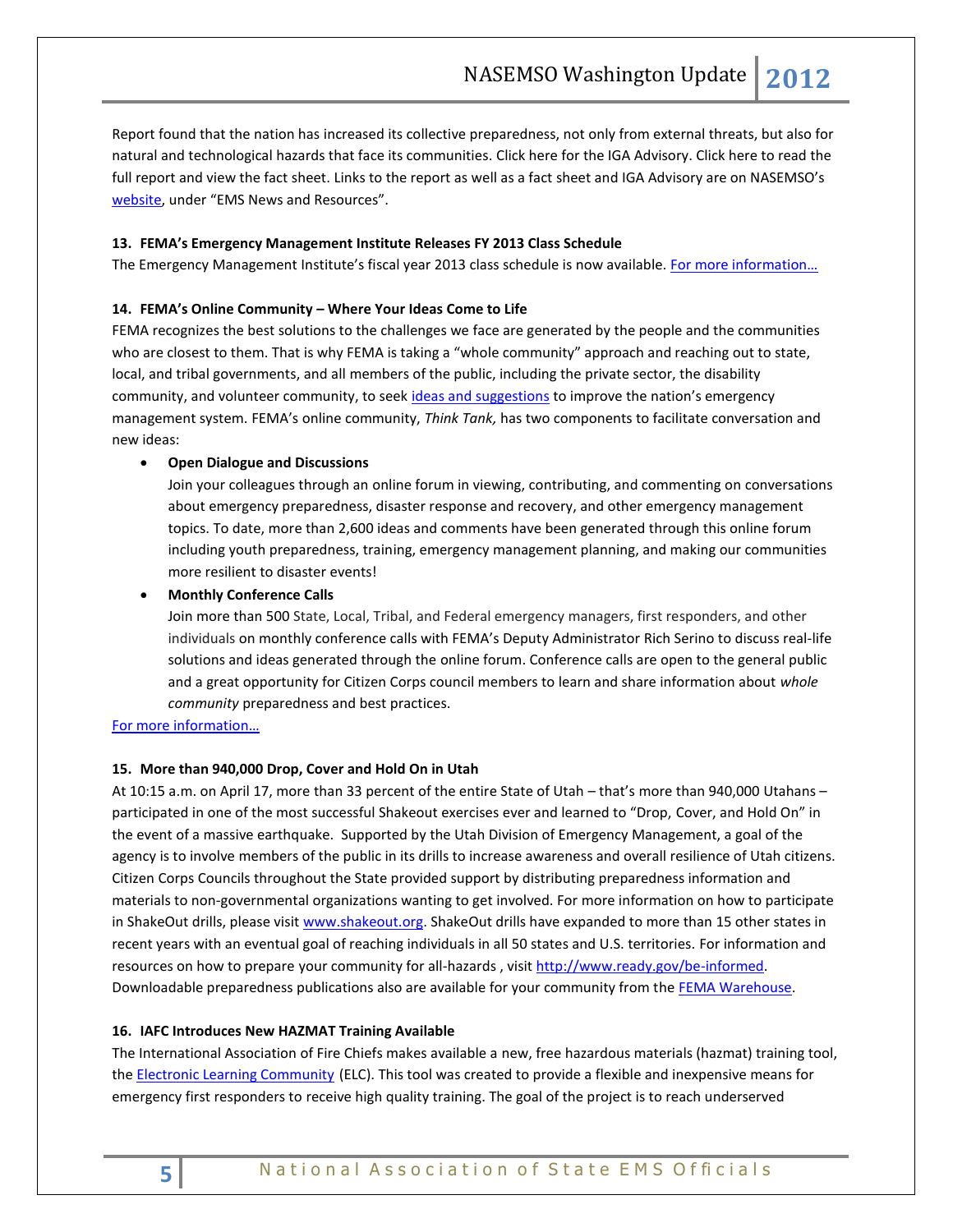volunteer responders who may not have the time or resources to receive training on hazmat, and specifically, hydrogen and hydrogen fuel cell incidents. The *Hydrogen Response Considerations* course has been developed as the first subject to pilot this ELC concept and is open to anyone.This training system was designed to grow in capacity as the need arises to include additional topic areas. Likewise, it will grow in feature and function as technologies mature and develop. The ELC hopes to expand its available content to include topics on additional alternative energy sources, emerging technologies, and other issues important to the emergency response community. Responders can access the IAFC ELC [website](http://www.responder-elc.org/) to take part in this free training opportunity. Click [here](http://www.iafc.org/Media/PressReleaseDetail.cfm?ItemNumber=5994) to view the press release.

## <span id="page-5-1"></span><span id="page-5-0"></span>**17. USDOT Proposes Groundbreaking Rule to Prevent Rollover Crashes for Nation's Large Trucks, Buses**

New Federal Safety Standard Could Prevent More than Half of Rollovers, Help Maintain Steering Control for Large Commercial Vehicles. The U.S. Department of Transportation's National Highway Traffic Safety Administration (NHTSA) today proposed a new federal motor vehicle safety standard to require electronic stability control (ESC) systems on large commercial trucks, motorcoaches, and other large buses for the first time ever. Agency research shows the technology could prevent up to 56 percent of rollover crashes each year—the deadliest among all crash types—and another 14 percent of loss-of-control crashes. The agency's Notice of Proposed Rulemaking is being published in the Federal Register and members of the public will have the opportunity to comment on the proposal for 90 days. NHTSA will also hold a public hearing on the proposed safety standard to solicit further public comment—the date and location of that hearing will be published in the coming weeks. For more information...

#### <span id="page-5-2"></span>**18. New Study: Little Progress in Reducing Speeding-Related Traffic Deaths**

A report released by the Governors Highway Safety Association (GHSA) highlights the continued role speeding plays in traffic deaths and makes recommendations to address the problem. The new report, "Survey of the States: [Speeding and Aggressive Driving,"](http://www.ghsa.org/html/publications/pdf/survey/2012_speed.pdf) includes responses from highway safety offices in all 50 states and Guam. States were similarly surveyed on this topic in 2005. The survey revealed little improvement in state laws since that time, with some states in fact regressing. Among the findings:

- Seven states (KS, KY, ME, OH, PA, TX, and VA) have increased speed limits to as high as 85 mph on certain roadways. This occurred despite research showing that an increase in traffic deaths was attributable to raised speed limits on all road types after the 1995 repeal of federal speed limits.
- Only two states increased fines for speeders (CT for all speeders and WY for drivers of commercial vehicles). Three states (GA, HI, and PA) created a new "super" or "excessive" speeder classification.
- Only one state (IN) enacted an aggressive driver law. Only eleven states now have these laws.

For additional information and to download the report, click [here.](http://www.ghsa.org/html/publications/survey/speed2012.html)

#### <span id="page-5-3"></span>**19. DOT Releases New "Faces of Distracted Driving" Video**

The Department of Transportation released the latest video in their "Faces of Distracted Driving" series, featuring the story of Calli Ann Murray from Rohnert Park, California.Click [here](http://youtu.be/VAsBc6cswl8) to watch the new video. "Faces of Distracted Driving" is a video series that raises awareness about the potentially tragic consequences of texting and using cell phones while driving by sharing the stories of families who have been affected by this deadly epidemic. In 2010, over 3,000 people died in crashes related to distracted driving. The series is part of anongoing effort to raise greater awareness about the dangers of distracted driving.For more information on this campaign, click [here](http://www.distraction.gov/content/faces/index.html)*.* The U.S. Department of Transportation encourages anyone who would like to share their distracted driving experiences to email: [faces@distraction.gov.](mailto:faces@distraction.gov)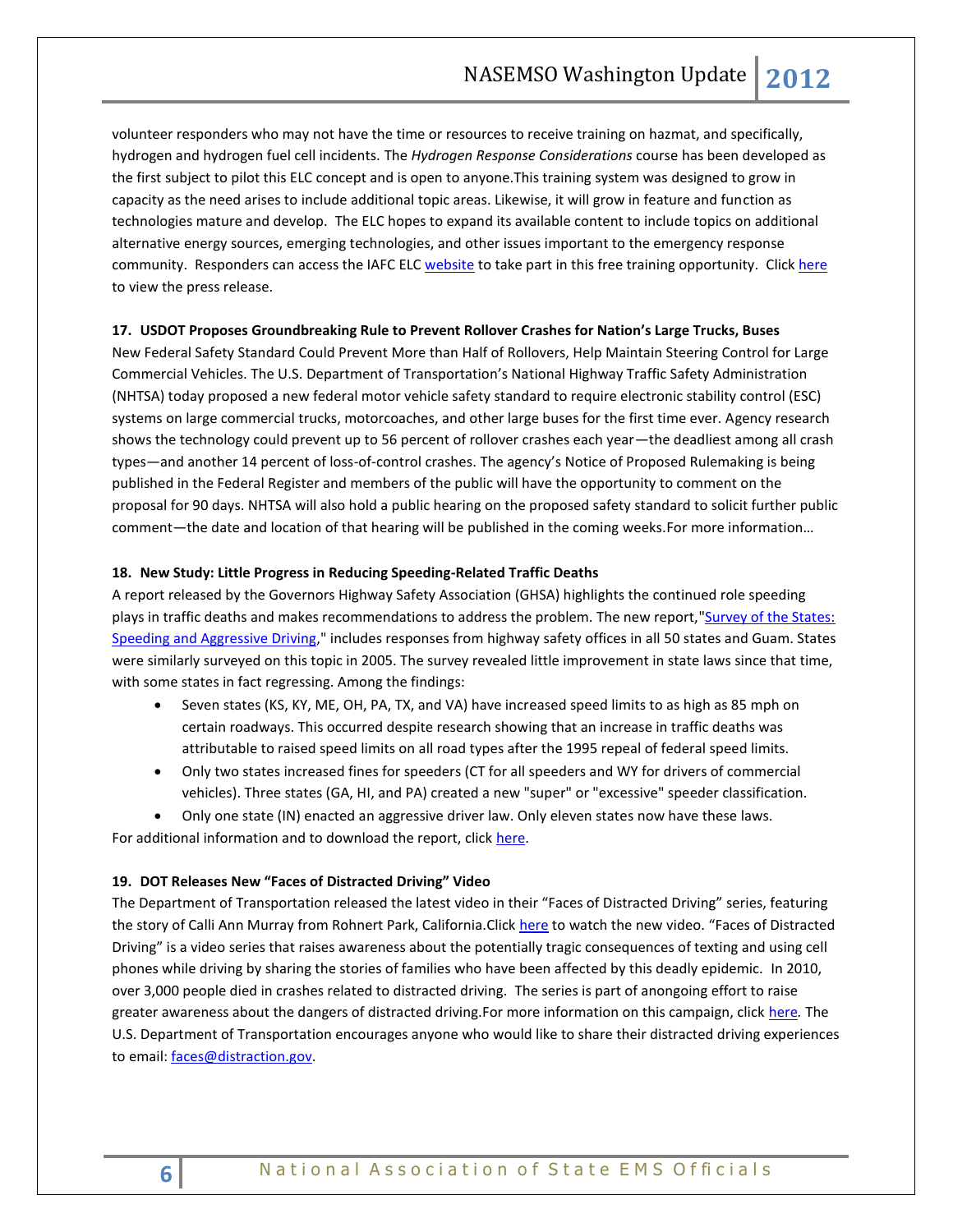## <span id="page-6-0"></span>**20. National Safety Council Data Indicates Traffic Fatalities Up 12% in First Three Months of 2012**

Preliminary data collected by the National Safety Council indicates deaths from motor vehicle crashes during the first three months of 2012 are up 12%, compared to the same three months last year. In 2012, an estimated 8,170 traffic deaths occurred from January through March, compared to 7,270 in 2011.Definitive answers as to the reasons for this increase are not yet available. Total miles driven across the nation have been on the rise since December of 2011, which may be a contributor to the increase in fatalities. NSC also speculates some of the increase in miles driven may be due to an improving economy and the mild 2012 winter across much of the country. For more information...

## <span id="page-6-1"></span>**21. NHSTA Releases Proximity to Trauma Centers and Crash Scene Mortality Research Note**

NHSTA recently released "The Association Between Crash Proximity to Level 1 and 2 Trauma Centers and Crash Scene Mortality of Drivers Injured in Fatal Crashes". This report models the association between the proximity of a fatal crash to a Level 1 or 2 trauma center and the crash scene mortality of the driver in the fatal crash[. For more](http://www-nrd.nhtsa.dot.gov/Pubs/811599.pdf)  [information…](http://www-nrd.nhtsa.dot.gov/Pubs/811599.pdf)

## <span id="page-6-3"></span><span id="page-6-2"></span>**22. Teenage Driver Fatalities by State: 2011 Preliminary Data**

In late 2011, Governors Highway Safety Association (GHSA) asked states to provide their preliminary teen driver fatality data for the first six months of that year. Preliminary data was supplied by all 50 states and the District of Columbia. This report analyzes the data provided. The report indicates that the number of 16- and 17-year-old driver deaths in passenger vehicles increased from 190 to 211 (11 percent) between the first six months of 2010 and the first six months of 2011. Assuming the last half of the year saw a similar pattern, this will mark the first increase in driver deaths for this age group after eight straight years of declines.Potential explanations for the increase include the benefit of state Graduated Driver Licensing (GDL) laws leveling off (most have been in place for some time) as well as improving economic conditions leading to more teens on the road. For additional information and to download the report, click [here.](http://www.ghsa.org/html/publications/spotlight/teens2011.html)

## <span id="page-6-4"></span>**23. Safe Kids Worldwide Urges FDA to Allow For Acetaminophen Dosing Information for Infants**

Safe Kids Worldwide, joined by the American Association of Nurse Practitioners, the American Association of Poison Control Centers and the Safe States Alliance, recently urged FDA Commissioner Margaret Hamburg to allow manufacturers of infant acetaminophen to include the dosing information for children 6-23 months. This was done in concert with its recent report on medication safety[, Safe Storage, Safe Dosing, Safe Kids](http://www.safekids.org/assets/docs/safety-basics/safety-tips-by-risk-area/medicine-safety-study-2012.pdf)*.* A poster/flyer that might be useful to other groups is located [here.](http://healthyamericans.org/assets/files/med_safety_poster.pdf)

#### <span id="page-6-6"></span><span id="page-6-5"></span>**24. New Brain Injury Resources Posted by BIAA**

The Brain Injury Association of America (BIAA) has posted three new Fact Sheets with basic information about brain injuries and the BIAA to its website. Feel free to print or link to any of BIAA's Fact Sheets.

- [About Brain Injury](http://www.biausa.org/LiteratureRetrieve.aspx?ID=104991) includes typical causes and symptoms of both Traumatic Brain Injury and Acquired Brain Injury, as well as tips to aid in recovery.
- **[Brain Injury Statistics](http://www.biausa.org/LiteratureRetrieve.aspx?ID=104992) is a one-pager reference sheet including the latest statistics on brain injuries, as well** as references.
- [About Brain Injury Association of America](http://www.biausa.org/LiteratureRetrieve.aspx?ID=104990) gives an overview of the products and services provided by BIAA.

Click [heret](http://www.biausa.org/glossary.htm)o see all of BIAA's Fact Sheets.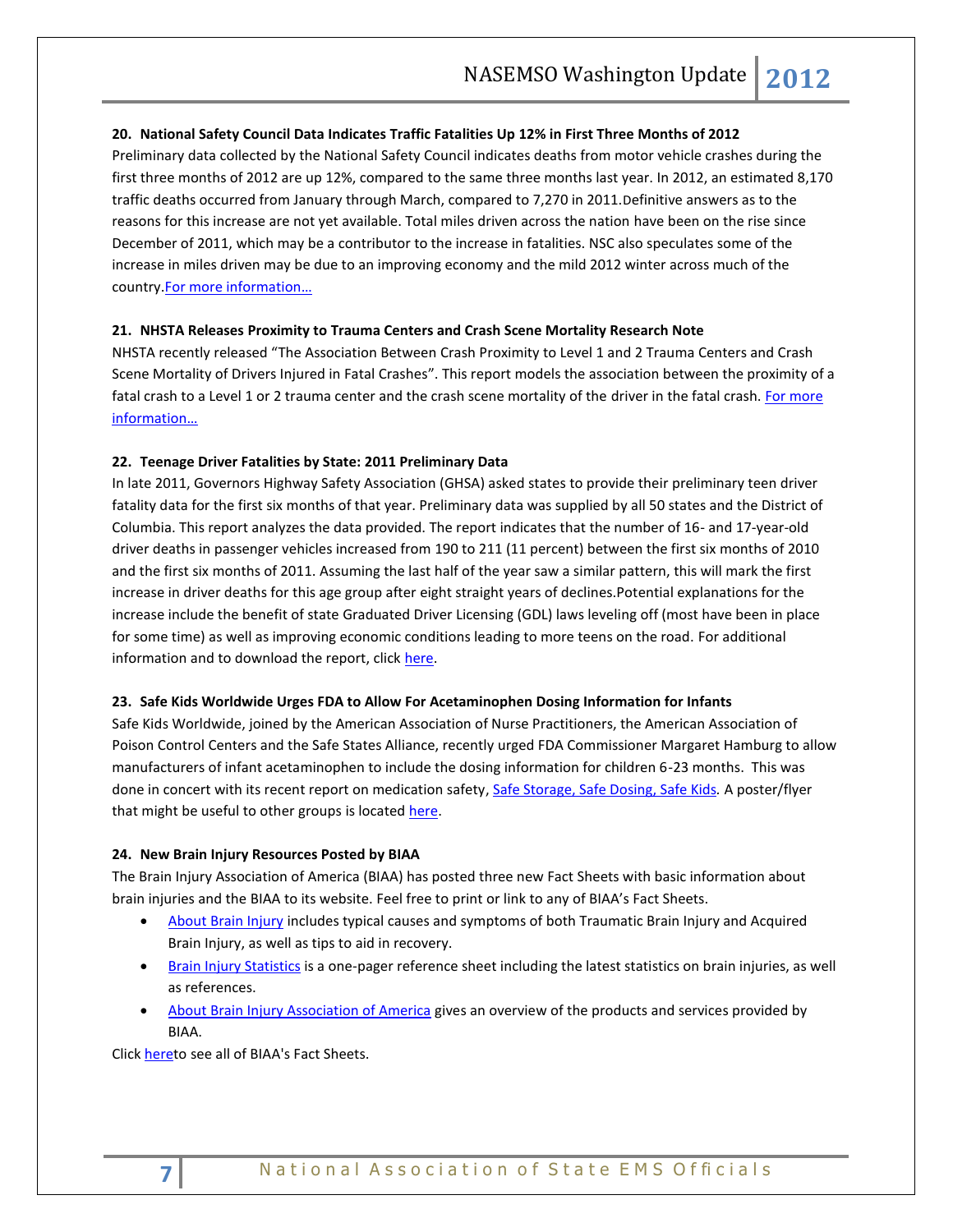## <span id="page-7-0"></span>**25. Notice of NEMSAC Meeting**

The National EMS Advisory Committee will hold their next meeting on May 30, 2012, from 10 a.m. to 5 p.m. EDT, and on May 31, 2012, from 8 a.m. to 12 p.m. EDT. A public comment period will take place on May 30, 2012 between 3:30 p.m. and 4:30 p.m. EDT. Written comments must be received by May 25, 2012. The meeting will be held on the 8th floor of the FHI 360 Conference Center at 1825 Connecticut Avenue NW., Washington, DC.This meeting will be open to the public. There will not be a teleconference option for this meeting. Individuals wishing to attend must register online a[t www.regonline.com/NEMSAC1](http://www.regonline.com/NEMSAC1) no later than May 25, 2012. For agenda and other meeting details, click [here.](http://www.ems.gov/nemsac/march2012meet.html)

# <span id="page-7-1"></span>**26. HHS Finalizes New Rules to Cut Regulations for Hospitals and Health Care Providers**

Health and Human Services (HHS) announced significant steps to reduce unnecessary, obsolete, or burdensome regulations on American hospitals and health care providers. These steps will help achieve the key goal of President Obama's regulatory reform initiative to reduce unnecessary burdens on business and save nearly \$1.1 billion across the health care system in the first year and more than \$5 billion over five years. The new rules are being issued today by the Centers for Medicare & Medicaid Services (CMS). Among other changes, the final rules will:

- Increase flexibility for hospitals by allowing one governing body to oversee multiple hospitals in a single health system;
- Let CAHs partner with other providers so they can be more efficient and ensure the safe and timely delivery of care to their patients;
- Require that all eligible candidates, including advanced practice registered nurses and physician assistants, be reviewed by medical staff for potential appointment to the hospital medical staff and then be granted all of the privileges, rights, and responsibilities accorded to appointed medical staff members; and
- Eliminate obsolete regulations, including outmoded infection control instructions for ambulatory surgical centers; outdated Medicaid qualification standards for physical and occupational therapists; and duplicative requirements for governing bodies of organ procurement organizations.

To view the final rules, please visit [www.ofr.gov/inspection.aspx.](http://www.ofr.gov/inspection.aspx)

## <span id="page-7-2"></span>**27. [United States and Canada Release Joint Guide for Emergency Border Traffic Management](http://blog.dhs.gov/2012/05/united-states-and-canada-release-joint.html)**

The Department of Homeland Security (DHS)and Public Safety Canada (PS) announced the release of the Consideration for United States – [Canada Border Traffic Disruption Management](http://www.dhs.gov/files/publications/btb-considerations-us-canada-border-traffic-disruption-management.shtm) guide. The guide, developed jointly by DHS and PS, fulfills one of the first commitments under the U.S.-Canada [Beyond the Border Action Plan](http://www.dhs.gov/files/publications/beyond-the-border-action-plan.shtm) a shared approach to security in which both countries are working together to address threats within, at, and away from our borders, while expediting lawful trade and travel.The guide provides a planning framework for managing the flow of traffic near the border during a disruption caused by an event or incident. It is the result of close collaboration with a wide range of stakeholders, including private sector representatives and government officials from the local, state, and provincial/territorial level.The guide outlines best practices and identifies critical issues to consider when developing or updating traffic management plans to ensure they are tailored to address regional requirements and individual border crossings. For more information on the *Consideration for United States – Canada Border Traffic Disruption Management* guide, click [here.](http://www.publicsafety.gc.ca/) For more information on the *Beyond the Border Action Plan*, click [here.](http://www.dhs.gov/beyond-the-border)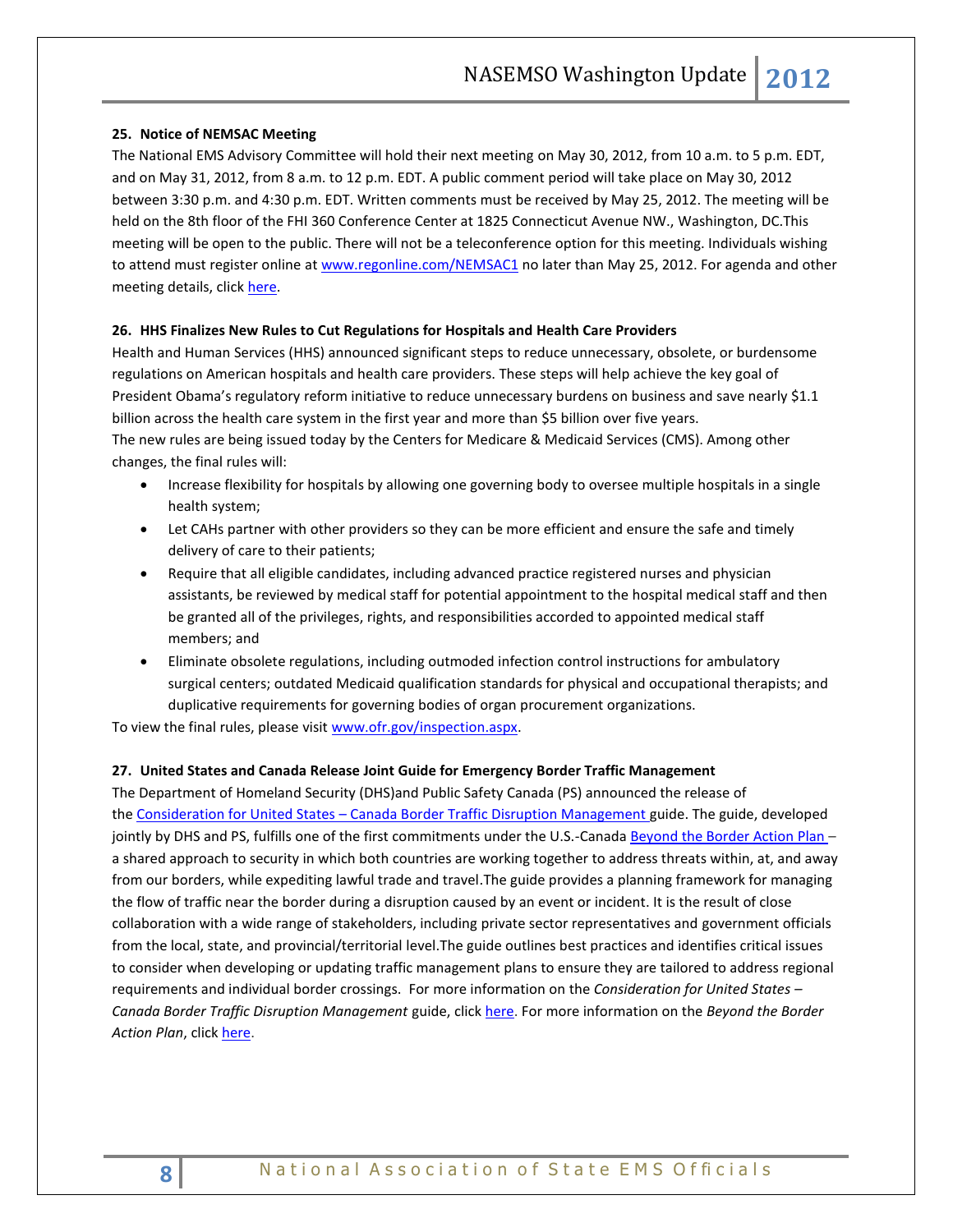#### <span id="page-8-0"></span>**28. HHS Announces First 26 Health Care Innovation Awards**

Health and Human Services (HHS) announced the first batch of organizations for Health Care Innovation awards. Made possible by the health care law – the Affordable Care Act – the awards will support 26 innovative projects nationwide that will save money, deliver high quality medical care and enhance the health care workforce. For [more information…](http://links.govdelivery.com/track?type=click&enid=ZWFzPTEmbWFpbGluZ2lkPTIwMTIwNTA4LjczOTMzMDEmbWVzc2FnZWlkPU1EQi1QUkQtQlVMLTIwMTIwNTA4LjczOTMzMDEmZGF0YWJhc2VpZD0xMDAxJnNlcmlhbD0xNjk4MTU5MSZlbWFpbGlkPXJvYmluc29uQG5hc2Vtc28ub3JnJnVzZXJpZD1yb2JpbnNvbkBuYXNlbXNvLm9yZyZmbD0mZXh0cmE9TXVsdGl2YXJpYXRlSWQ9JiYm&&&102&&&http://www.hhs.gov/news/press/2012pres/05/20120508a.html)

## <span id="page-8-1"></span>**29. HHS Announces \$10.4 Million to Enhance Rural Health Care**

Rural health providers across the nation will receive more than \$10.4 million to provide direct health care services to their communities. The funding will be used to meet a broad range of health care needs in rural areas, from health promotion and disease prevention to expanding oral and mental health services. Each of 70 grantees will receive approximately \$450,000 over a 3-year project period to address the needs of a wide range of population groups including, but not limited to, low-income families and individuals, the elderly, pregnant women, infants, adolescents, minorities and individuals with special health care needs. [For more information…](http://www.hrsa.gov/about/news/pressreleases/120502rural.html)

#### <span id="page-8-2"></span>**30. Gaps Continue to Exist in Nursing Home Emergency Preparedness and Response During Disasters**

HHS Office of Inspector General has released a report "Gaps Continue to Exist in Nursing Home Emergency Preparedness and Response During Disasters: 2007-2010".Federal regulations require that Medicare- and Medicaid-certified nursing homes have written emergency plans and provide employees with emergency preparedness training. In a 2006 report about nursing homes that experienced hurricanes, OIG found that emergency plans lacked many provisions recommended by experts. In response, CMS issued guidance checklists for emergency planning of health care facilities, long-term care (LTC) ombudsman programs, and State survey agencies (SA). OIG conducted this study to assess emergency preparedness and response of nursing homes that experienced more recent disasters. For a summary of recommendations, and to read the report, clic[k here.](http://oig.hhs.gov/oei/reports/oei-06-09-00270.asp)

#### <span id="page-8-4"></span><span id="page-8-3"></span>**31. Cardiac Care is Improving, Yet Overall Health Care Quality and Access Continue to Lag for Many Americans**

Cardiac care has significantly improved in the United States, with minorities often receiving better quality cardiac care than whites, according to the newly released 2011 National Healthcare Quality Report and National Healthcare Disparities Report by AHRQ. However, overall health care quality continues to improve at a slow rate (2.5 percent) and quality and access to care are hindered for many Americans due to disparities based on race and ethnicity, socioeconomic status and other factors, the reports noted. Fifty percent of the measures that tracked disparities in health care access showed no improvement, while 40 percent of those measures were getting worse. Hispanics, American Indians and Alaska Natives received worse access to care than whites on more than 60 percent of the reports' access measures, while blacks received worse access on slightly more than 30 percent of the access measures. Asians had worse access to care on only 17 percent of the access measures. This year's reports include new data on the adoption of electronic health record systems in hospitals and home health and hospice agencies, adolescent health, and musculoskeletal diseases such as arthritis and osteoporosis.The 2011 National Healthcare Quality Report and National Healthcare Disparities Report are availabl[e here.](http://www.ahrq.gov/qual/qrdr11.htm) 

#### <span id="page-8-5"></span>**32. Fourth National Prescription Drug Take-Back Event Collects Record 276 Tons**

The American people have again responded overwhelmingly to the most recent DEA-led National Prescription Drug Take-Back Day. On April 28th, citizens turned in a record-breaking 552,161 pounds (276 tons) of unwanted or expired medications for safe and proper disposal at the 5,659 take-back sites that were available in all 50 states and U.S. territories. When the results of the four Take Back Days to date are combined, the DEA and its state, local, and tribal law-enforcement and community partners have removed over 1.5 million pounds (774 tons) of medication from circulation. For more information...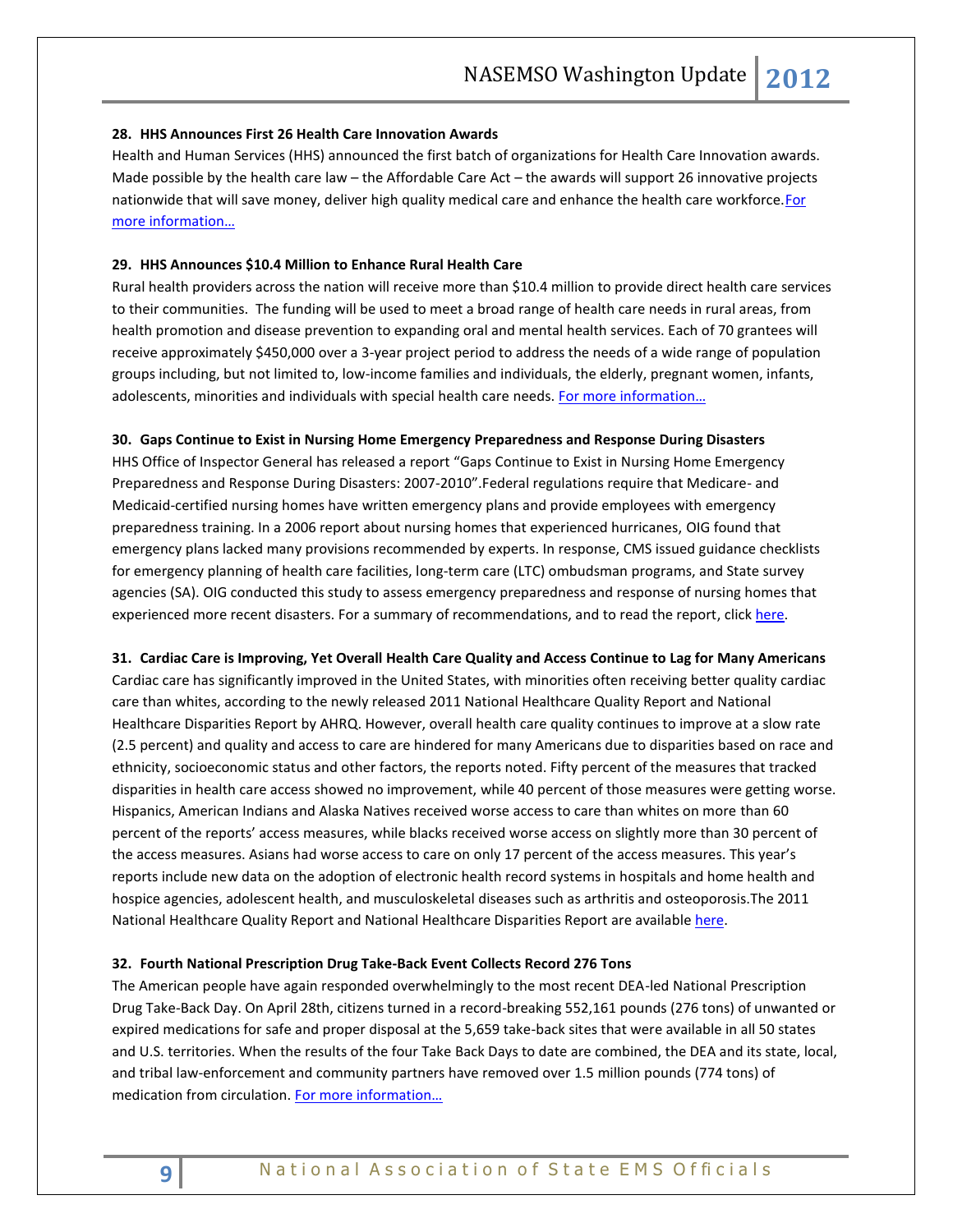#### <span id="page-9-0"></span>**33. New National Health Policy Forum Basic on Health Professions Education**

While there are differences in academic degree and length of time spent preparing to practice, all health professionals must meet certain requirements to commence and remain in practice in the United States. This Basic outlines the educational requirements of the various professions and the processes designed to demonstrate continuing competence in practice. Clic[k here](https://www.nhpf.org/uploads/announcements/Basics_HealthProfessions_04-30-12.pdf) to read the publication.

#### <span id="page-9-2"></span><span id="page-9-1"></span>**34. Webinar This Friday! Teen CERT: Connecting School Emergency Management and Youth Preparedness**

Please join FEMA and the U.S. Department of Education's Office of Safe and Healthy Students (OSHS) *(formerly the Office of Safe and Drug-Free Schools, OSDFS*), and the Readiness and Emergency Management for Schools (REMS) Technical Assistance (TA) Center for this informative webinar on CERT training for teens and the development and implementation of Teen CERT at the K-12 school-level. This webinar will cover the relationship between school emergency management, youth preparedness, and Teen CERT. Specifically, it will address the importance and benefits of CERT training for teens, the key components of developing and implementing a Teen CERT plan in K-12 schools, and creating credibility among students and adults. Hear from Rachel Jacky**,** the Director of the National CERT Program in FEMA's Individual and Community Preparedness Division and Sue Graves**,** the Safety Coordinator for the Lincoln County School District in Newport, Oregon as they discuss this important issue! Webinar information: **F**riday, May 18, 2012, 2:00 p.m. EDT (1:00 p.m. CT/Noon MT/11:00 a.m. PT). Clic[k here](http://rems.ed.gov/index.php?page=training_webinars) to register for this webinar.

### <span id="page-9-3"></span>**35. MCHB to Host On the Road to Injury Prevention Webcast**

The Maternal and Child Health Bureau (MCHB) will host the webcast *On the Road to Injury Prevention* from 3:00 pm to 4:30 pm (Eastern) on Thursday, May 24, 2012. Mary Aitken, MD, MPH, professor of pediatrics at the University of Arkansas College of Medicine and a pediatrician at Arkansas Children's Hospital and Brendan Campbell, MD, MPH, assistant professor of pediatric surgery at the University of Connecticut School of Medicine and director of pediatric trauma at Connecticut Children's Medical Center will lead the presentation. This panel presentation will highlight innovations in injury prevention. Two recently completed EMS for Children Targeted Issue projects will be presented: one on the use of simulation training for teen driving safety and one on all-terrain vehicles (ATV) injury prevention strategies. For more information and to register for this event, click [here.](http://learning.mchb.hrsa.gov/LiveWebcastDetail.asp?leid=287)

<span id="page-9-5"></span><span id="page-9-4"></span>**36. Best Practices for Rural Traffic Safety Webinar: National Strategy for Highway Safety—Toward Zero Deaths** [This webinar will highlight the rationale behind Toward Zero Deaths \(TZD\), a new national strategy for highway](http://cl.exct.net/?ju=fe1d157971620c7f7d1c74&ls=fdef12797066057e7d127471&m=ff3116787665&l=fe9215797460047a72&s=fe2f15707366047a7d1c70&jb=ffcf14&t=)  [safety. It will also review the progress made on reducing the number of crash-related fatalities by half in the last](http://cl.exct.net/?ju=fe1d157971620c7f7d1c74&ls=fdef12797066057e7d127471&m=ff3116787665&l=fe9215797460047a72&s=fe2f15707366047a7d1c70&jb=ffcf14&t=)  two decades. The presentation will feature [a description of the TZD strategy and its vision; current challenges to](http://cl.exct.net/?ju=fe1d157971620c7f7d1c74&ls=fdef12797066057e7d127471&m=ff3116787665&l=fe9215797460047a72&s=fe2f15707366047a7d1c70&jb=ffcf14&t=)  [maintaining the momentum of fatality reduction; and examples of behavioral, engineering, enforcement, and EMS](http://cl.exct.net/?ju=fe1d157971620c7f7d1c74&ls=fdef12797066057e7d127471&m=ff3116787665&l=fe9215797460047a72&s=fe2f15707366047a7d1c70&jb=ffcf14&t=)  [innovation strategies as well as the broad, data-rich planning approaches](http://cl.exct.net/?ju=fe1d157971620c7f7d1c74&ls=fdef12797066057e7d127471&m=ff3116787665&l=fe9215797460047a72&s=fe2f15707366047a7d1c70&jb=ffcf14&t=) needed in each state. Examples of these [approaches include a changed safety culture and the pervasive use of intelligent vehicle fleets aimed at crash](http://cl.exct.net/?ju=fe1d157971620c7f7d1c74&ls=fdef12797066057e7d127471&m=ff3116787665&l=fe9215797460047a72&s=fe2f15707366047a7d1c70&jb=ffcf14&t=)  [avoidance.National and state successes will also be highlighted, including Minnesota's local deployment](http://cl.exct.net/?ju=fe1d157971620c7f7d1c74&ls=fdef12797066057e7d127471&m=ff3116787665&l=fe9215797460047a72&s=fe2f15707366047a7d1c70&jb=ffcf14&t=)  [techniques and county strategic highway safety plans. The presentation will close with a report on the status of](http://cl.exct.net/?ju=fe1d157971620c7f7d1c74&ls=fdef12797066057e7d127471&m=ff3116787665&l=fe9215797460047a72&s=fe2f15707366047a7d1c70&jb=ffcf14&t=)  [this national strategy and an articulation of the role of webinar viewers in delivering TZD.](http://cl.exct.net/?ju=fe1d157971620c7f7d1c74&ls=fdef12797066057e7d127471&m=ff3116787665&l=fe9215797460047a72&s=fe2f15707366047a7d1c70&jb=ffcf14&t=) This webinar will be broadcast live on Tuesday, May 22<sup>nd</sup>, Noon - 1 p.m., Eastern (11 a.m. Central, 10 a.m. Mountain, 9 a.m. Pacific).There is no cost to attend, but registration is required. For more information including registration links, click here.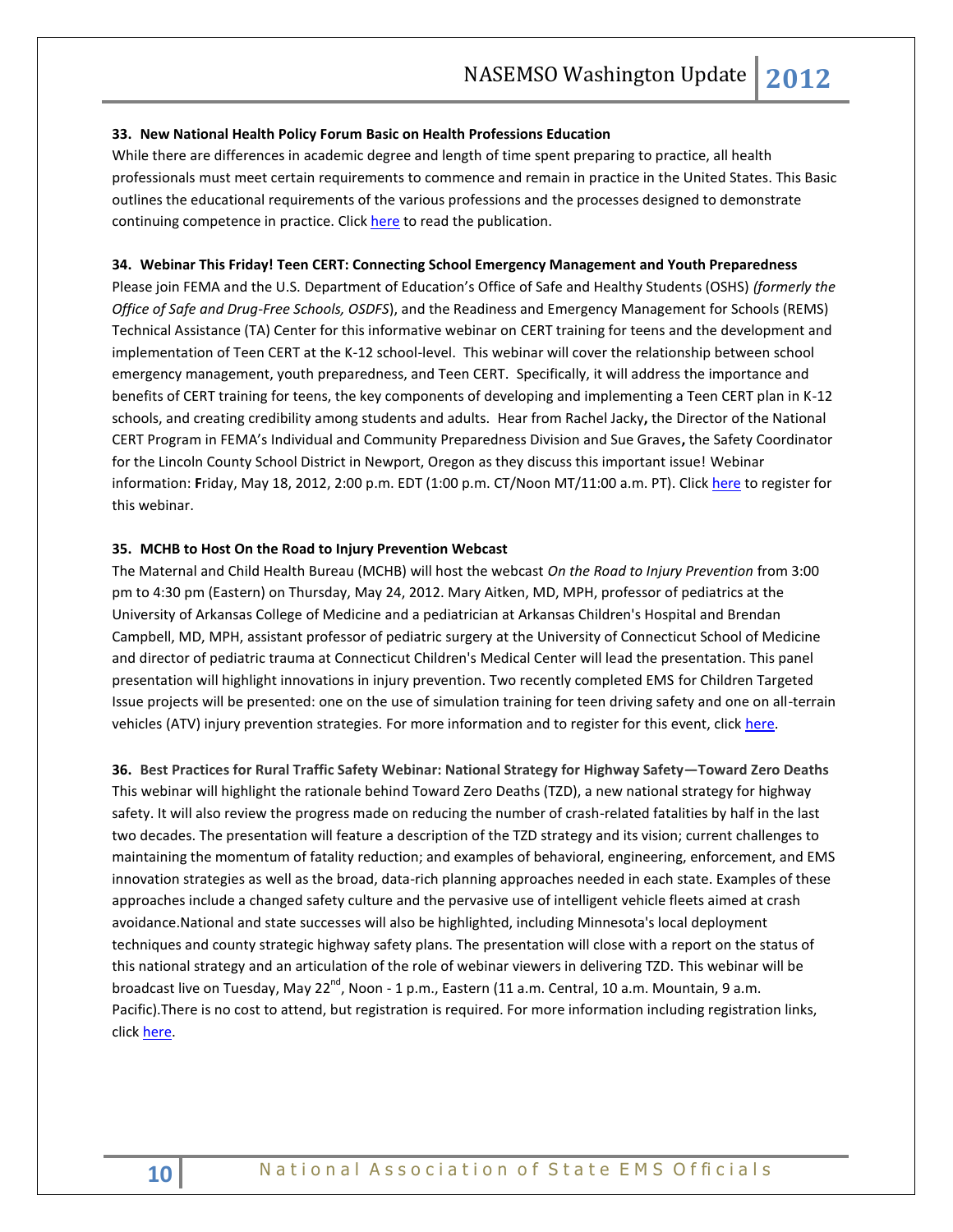## **37. Sleep Deprivation Report Highlighted**

A report on short sleep duration among workers by National Institute for Occupational Safety and Health (NIOSH) researcher Sara Luckhaupt, published in the April 27 issue of the U.S. Centers for Disease and Control's (CDC) *Morbidity & Mortality Weekly Report*, gained widespread attention in late April. Both *US News and World Report* and WebMD gave coverage to this new report, which identifies consequences of sleep deprivation, especially on workers. The WebMD article can be viewed [here.](http://www.webmd.com/sleep-disorders/news/20120426/30-percent-workers-get-far-too-little-sleep) For the MMWR report, clic[k here.](http://www.cdc.gov/mmwr/preview/mmwrhtml/mm6116a2.htm?s_cid=mm6116a2_w)

## <span id="page-10-0"></span>**38. Stun Guns Can Result in Sudden Cardiac Arrest and Death**

A review of case reports published April 30 in the journal *Circulation* indicates that being shocked in the chest with an electronic control device or stun gun can result in sudden cardiac arrest.The article is reportedly the first one published in a peer-reviewed medical journal citing the connection. [For more information…](http://communications.medicine.iu.edu/newsroom/stories/2012/indiana-university-cardiologist-reports-stun-guns-can-result-in-/)

## **UPCOMING EVENTS**

# <span id="page-10-1"></span>**\*\*\*STATEWIDE EMS CONFERENCES\*\*\***

42nd Annual Wyoming Trauma Conference. August 16-19, 2012. Little America Hotel and Resort Cheyenne, Wyoming. Sponsored by the Wyoming Office of EMS, contact Beth Hollingworth at: [beth.hollingworth@wyo.gov](mailto:beth.hollingworth@wyo.gov) or 307-777-7955. [For more information…](http://health.wyo.gov/sho/ems/conferences.html)

Kansas EMS Association Annual Last Blast of Summer Conference. August 9-12, 2012. Wichita Marriott, Wichita, KS[.For more informati](http://www.kemsa.org/LBOS.html)on…

Pennsylvania's 35th Annual Statewide EMS Conference and 2nd Annual Pediatric Emergency Care Symposium. August 16-17, 2011. Lancaster County Convention Center & Marriott. Lancaster, PA. Click [here](http://www.cvent.com/events/35th-annual-pennsylvania-statewide-ems-conference/event-summary-dd4555c433834f8aada4af9332575af6.aspx) for more information, including a call for speakers and exhibitor information.

New York State EMS Conference-Vital Signs. October 18-21, 2012. Syracuse, NY. [For more information…](http://www.vitalsignsconference.com/)

New Jersey Statewide Conference on EMS.November 1 -4, 2012.Sheraton, Atlantic City, NJ.For more information...

\*27<sup>th</sup> Annual Texas EMS Conference. November 9-14, 2012. Austin Convention Center, Austin, Texas. For more [information…](http://www.texasemsconference.com/).

## **\*\*\*National Conferences and Special Meetings\*\*\***

<span id="page-10-2"></span>ACEP's Leadership & Advocacy Conference. May 20-23, 2012. Omni Shoreham, Washington, DC. For more [information…](http://www.acep.org/LACHome.aspx?MeetingId=LAC)

National Disaster Medical System (NDMS) Integrated Medical, Public Health, Preparedness & Response Training Summit. May 21-25, 2012. Nashville, TN. The 2012 Integrated Medical, Public Health, Preparedness and Response Training Summit is sponsored by the U.S. Department of Health and Human Services (HHS). This training summit brings together HHS partners including the National Disaster Medical System (NDMS), the Medical Reserve Corps (MRC), the Emergency System for Advance Registration of Volunteer Health Professionals (ESAR-VHP), and the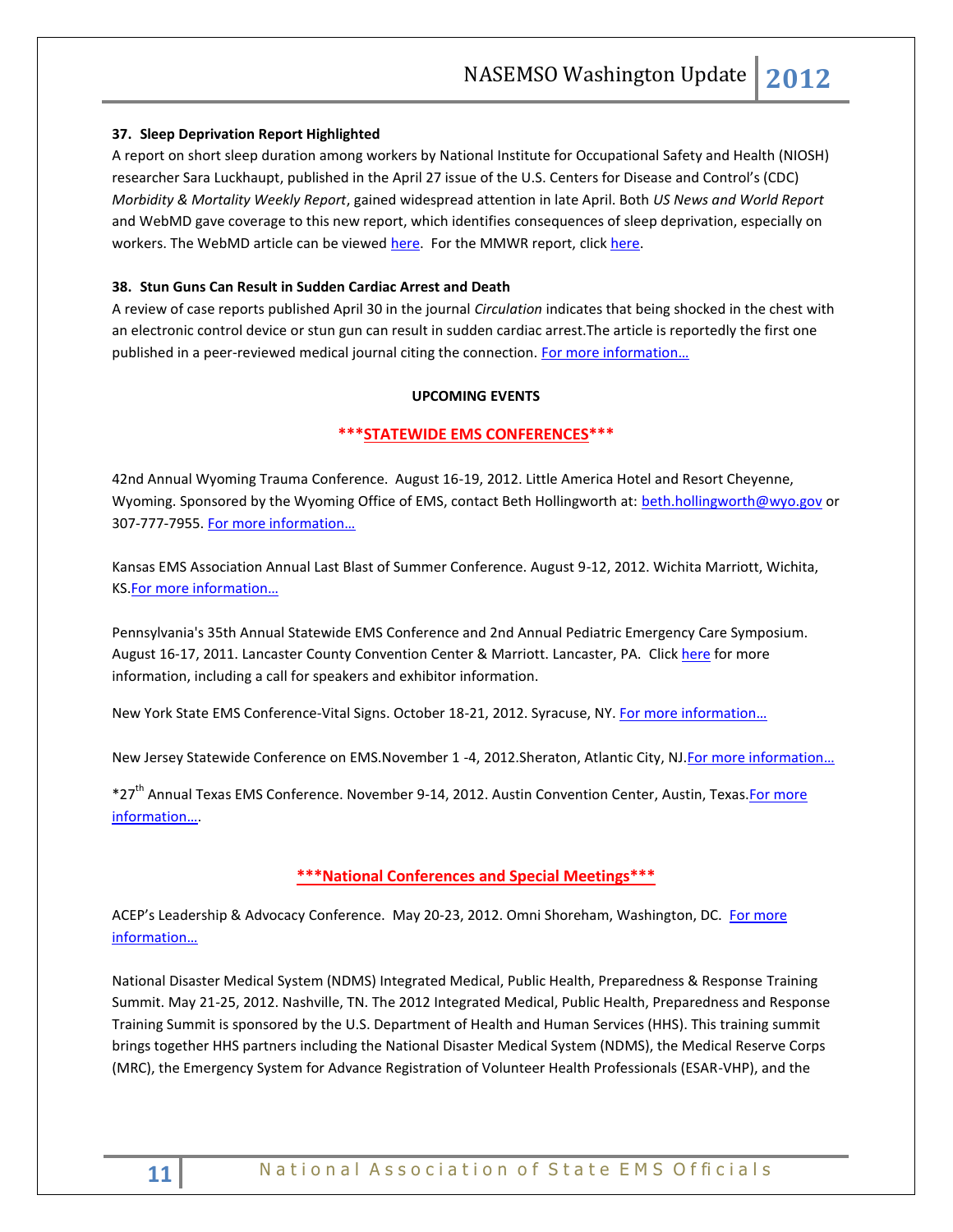United States Public Health Service (USPHS). The Integrated Training Summit is co-sponsored by the Chesapeake Health Education Program, Inc. [For more information…](http://teams.hhs.gov/conference/)

15<sup>th</sup> Annual Emergency Management Higher Education Conference. June 4-7, 2012. Emergency Management Institute, Emmitsburg, MD. Conference theme: Preparing for the Future of Emergency Management and Homeland Security. [For more information…](http://training.fema.gov/EMIWeb/edu/educonference12.asp)

International Roundtable on Community Paramedicine (IRCP). June 15-17, 2012. Vancouver, British Columbia. IRCP's meeting is preceded by the [Emergency Medical Services Chiefs of Canada](http://www.emscc.ca/) annual conference, June 13-15 (there will be a joint EMSCC-IRCP reception June 15). International Paramedic will meet from 8am to 12pm on June 18<sup>th</sup>. All three meetings will be conducted at the same venue. To register for either the June 13-15 EMSCC or June 15-17 IRCP conference or both, click [here.](http://www.internationalparamedic.org/) To register for the June 18 International Paramedic meeting, click here.

*Integrated Public Health and Medical Preparedness Summit.*June 19-21, 2012. The Westin in Lombard, Illinois. The Illinois Department of Public Health, in partnership with the Illinois Public Health Association, is hosting its annual statewide *Public Health and Medical Preparedness Summit.* This year's theme *is Partnering with a Shared Vision* and will take a look at critical public health and medical service capabilities to support a collaborative approach to improving our preparedness and response efforts. For more information...

CoAEMSP Accreditation Workshop.**June 28-29, 2012.**Hyatt Regency Pittsburgh International Airport, Pittsburgh, PA. For more information...

Pinnacle 2012. July 16-20, 2012. Cheyenne Mountain Conference Center, Colorado Springs, CO. [For more](http://www.pinnacle-ems.com/)  [information…](http://www.pinnacle-ems.com/)

NAEMSE Annual Symposium and Trade Show. August 6-11, 2012. Coronado Springs Resort, Orlando, FL. For more [information…](http://www.naemse.org/symposium)

\*2012 Transportation Hazards and Security Summit and Peer Exchange. August 20-24, 2012. Irvine, CA. [For more](http://www.trb.org/Calendar/Blurbs/166997.aspx)  [information…](http://www.trb.org/Calendar/Blurbs/166997.aspx)

ENA Annual Meeting. September 11-15, 2012. San Diego Convention Center, San Diego, CA.For more [information…](http://www.ena.org/coursesandeducation/conferences/Pages/Default.aspx)

Emergency Cardiovascular Care Update. September 11-15, 2012. Rosen Shingle Creek, Orlando, FL. For more [information…](http://www.eccu2012.com/)

NASEMSO Annual Meeting. September 24-28, 2012. The Grove Hotel, Boise, ID. For more information...

ACEP Scientific Assembly. October 8-11, 2012. Denver, CO. For more information...

The AAP National Conference & Exhibition (AAP Experience). October 20-23, 2012. Ernest N. Morial Convention Center, New Orleans. No matter your role in medicine, you belong at the world's largest pediatric conference. For [more information…](http://www.aapexperience.org/)

Air Medical Transport Conference. October 22-24, 2012. Seattle, WA. [For more information…](http://www.aams.org/AAMS/Education___Meetings/AMTC_2012/aams/EducationMeetings/AMTC_2012/AMTC_2012_Overview.aspx)